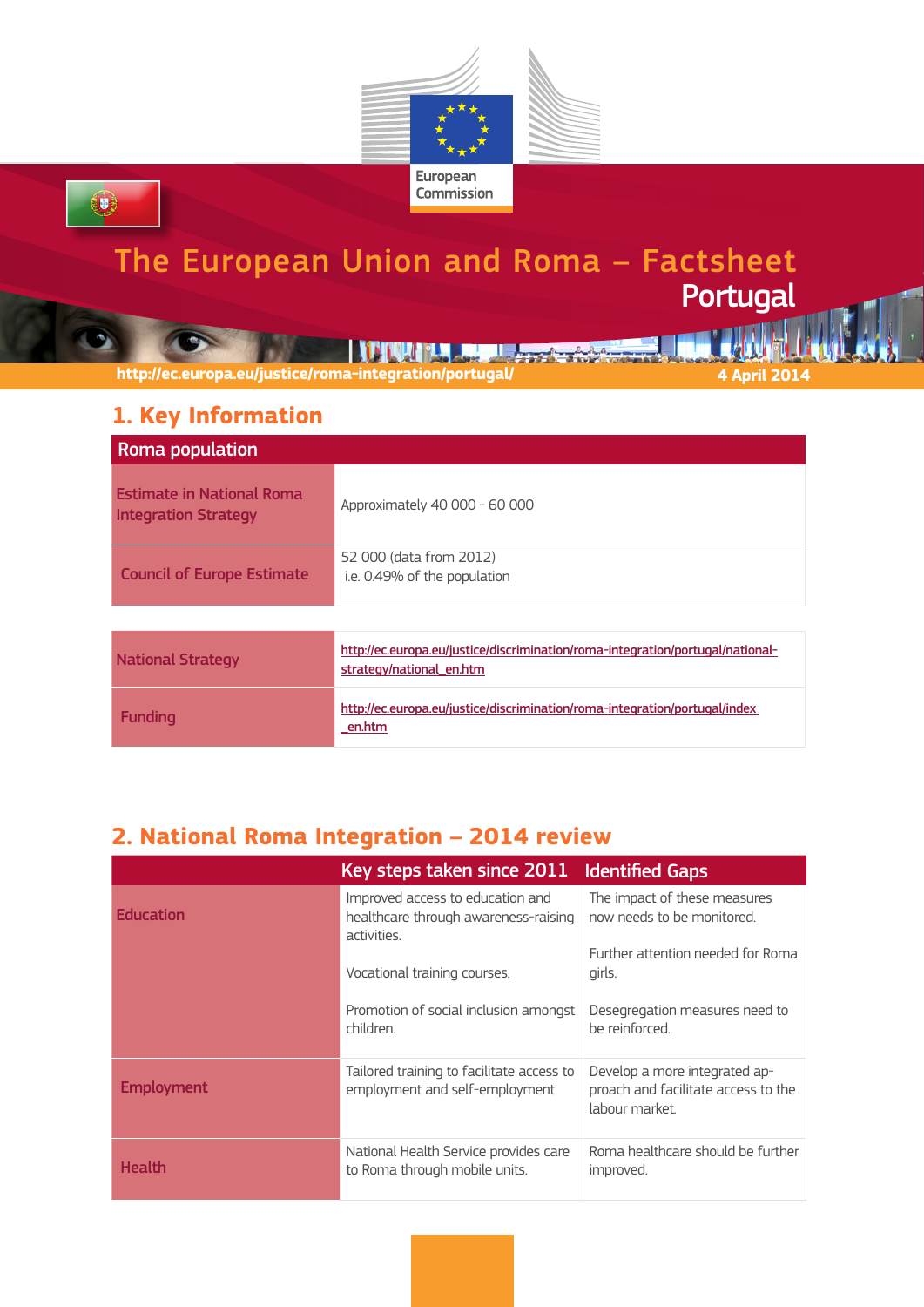| <b>Housing</b>                                             | Survey on the housing situation of<br>Roma communities in 308 municipali-<br>ties                                                                                                                                                                                                                                                         | Provide Roma with non-discrimina-<br>tory access to quality housing.                                                                                                  |
|------------------------------------------------------------|-------------------------------------------------------------------------------------------------------------------------------------------------------------------------------------------------------------------------------------------------------------------------------------------------------------------------------------------|-----------------------------------------------------------------------------------------------------------------------------------------------------------------------|
| Anti-discrimination                                        | Consultative Group for the integration<br>of Roma communities.<br>National Study on Roma communities.<br>Programme for Municipal Roma<br>mediators.<br>Awareness raising campaigns.<br>Roma Women seminars.                                                                                                                               | Ensure the enforcement of anti-<br>discrimination law.                                                                                                                |
| <b>Funding</b>                                             | No specific amount has been allocat-<br>ed exclusively for Roma integration.<br>Roma inclusion has been supported<br>by national and EU funds.<br>In the 2007-2013 finanical period<br>Portugal has allocated 6 % ( $\sim \in 381$<br>million) of its total European Social<br>Fund (ESF) budget for integrating<br>disadvantaged people. | Further use of EU funds to support<br>Roma inclusion needed.<br>Portugal should allocate at least<br>20% of its total ESF to fighting<br>social exclusion and poverty |
| Priorities for the future (Com-<br>mission recommendation) | The impact of Roma policies needs to be measured.<br>Adequate and sustainable funding is needed.<br>A constructive dialogue with Roma NGOs and local and regional municipali-<br>ties is necessary.                                                                                                                                       |                                                                                                                                                                       |

#### **3. Contacts**

| Contact Points                     |                                                                                                      |
|------------------------------------|------------------------------------------------------------------------------------------------------|
| <b>National Roma Contact Point</b> | Presidency of the Council of Ministers<br>High Commission for Immigration and Intercultural Dialogue |
|                                    | http://www.acidi.gov.pt/                                                                             |